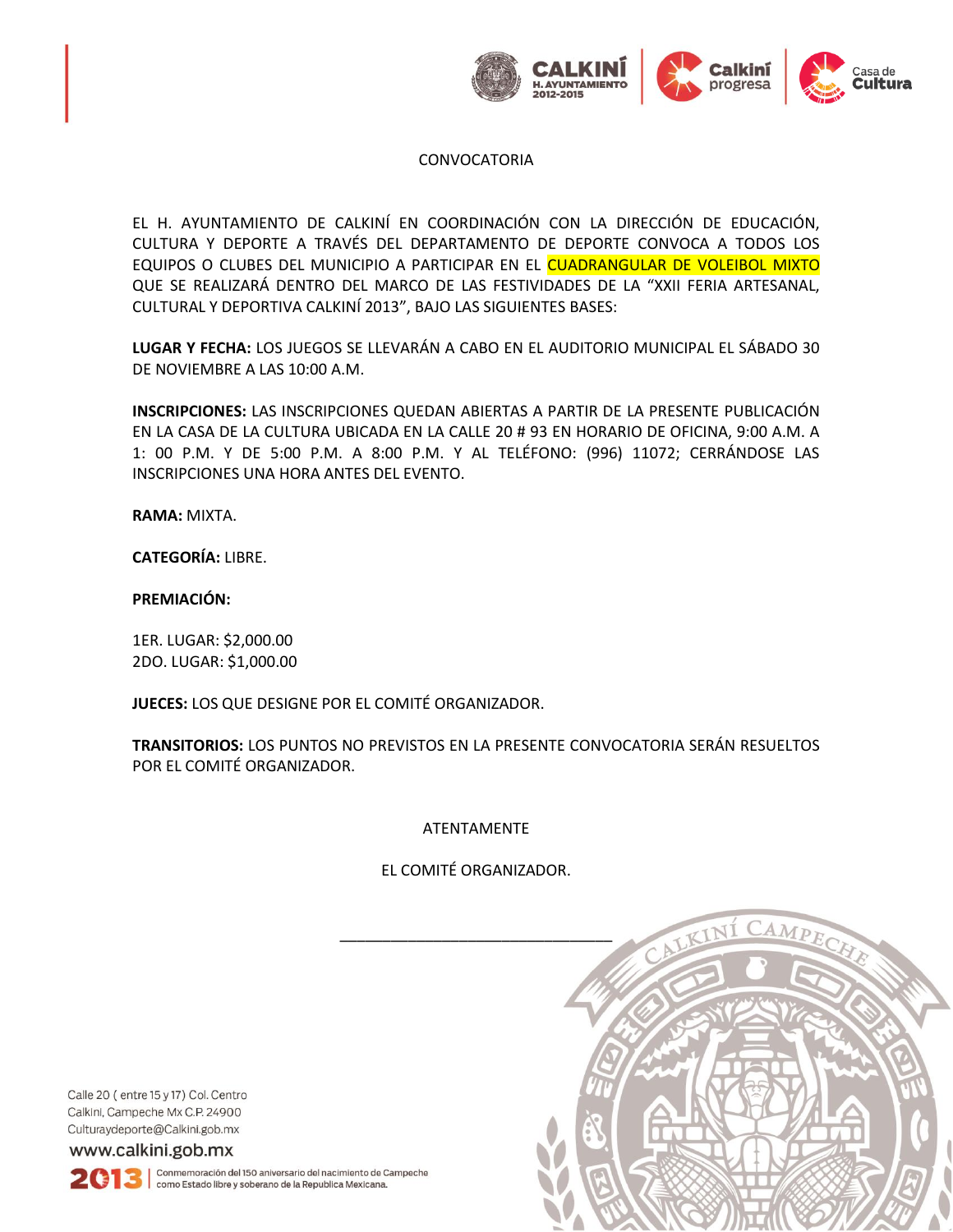

EL H. AYUNTAMIENTO DE CALKINÍ EN COORDINACIÓN CON LA DIRECCIÓN DE EDUCACIÓN, CULTURA Y DEPORTE A TRAVÉS DEL DEPARTAMENTO DE DEPORTE CONVOCA A TODOS LOS EQUIPOS O CLUBES DEL MUNICIPIO A PARTICIPAR EN EL CUADRANGULAR DE BASQUETBOL QUE SE REALIZARÁ DENTRO DEL MARCO DE LAS FESTIVIDADES DE LA "XXII FERIA ARTESANAL, CULTURAL Y DEPORTIVA CALKINÍ 2013", BAJO LAS SIGUIENTES BASES:

**LUGAR Y FECHA:** LOS JUEGOS SE LLEVARÁN A CABO EN EL AUDITORIO MUNICIPAL EL VIERNES 29 DE NOVIEMBRE A LAS 20:00 HRS. Y SIENDO LA FINAL EL DÍA SÁBADO 30 DE NOVIEMBRE A LAS 20:00 HRS.

**INSCRIPCIONES:** LAS INSCRIPCIONES QUEDAN ABIERTAS A PARTIR DE LA PRESENTE PUBLICACIÓN EN LA CASA DE LA CULTURA UBICADA EN LA CALLE 20 # 93 EN HORARIO DE OFICINA, 9:00 A.M. A 1: 00 P.M. Y DE 5:00 P.M. A 8:00 P.M. Y AL TELÉFONO: (996) 11072; CERRÁNDOSE LAS INSCRIPCIONES UNA HORA ANTES DEL EVENTO.

**RAMA:** FEMENIL.

**CATEGORÍA:** LIBRE.

## **PREMIACIÓN:**

1ER. LUGAR: \$2,000.00 2DO. LUGAR: \$1,000.00

**JUECES:** LOS QUE DESIGNE POR EL COMITÉ ORGANIZADOR.

**TRANSITORIOS:** LOS PUNTOS NO PREVISTOS EN LA PRESENTE CONVOCATORIA SERÁN RESUELTOS POR EL COMITÉ ORGANIZADOR.

ATENTAMENTE

EL COMITÉ ORGANIZADOR.



Calle 20 (entre 15 y 17) Col. Centro Calkini, Campeche Mx C.P. 24900 Culturaydeporte@Calkini.gob.mx

www.calkini.gob.mx

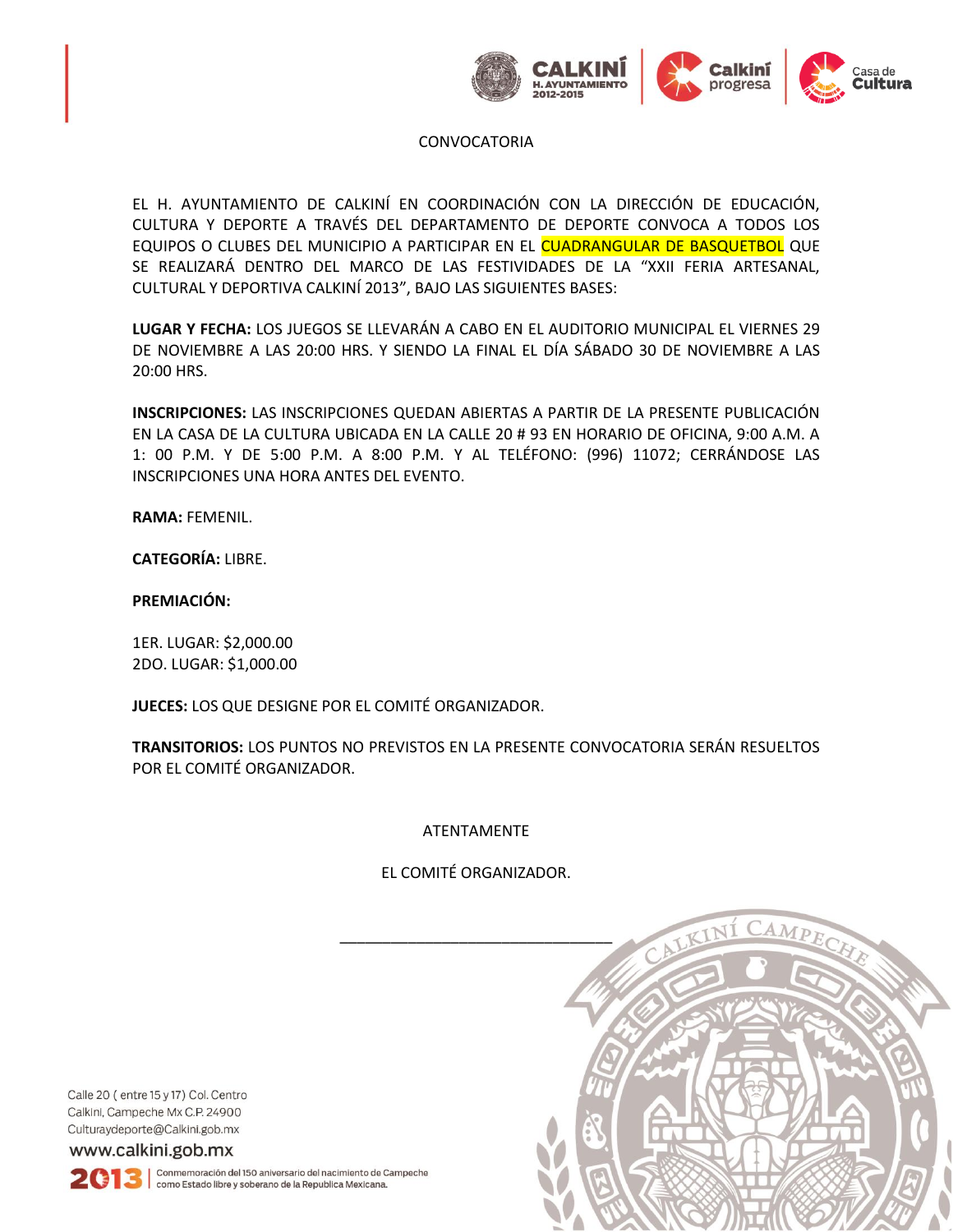

EL H. AYUNTAMIENTO DE CALKINÍ EN COORDINACIÓN CON LA DIRECCIÓN DE EDUCACIÓN, CULTURA Y DEPORTE A TRAVÉS DEL DEPARTAMENTO DE DEPORTE CONVOCA A TODOS LOS EQUIPOS O CLUBES DEL MUNICIPIO A PARTICIPAR EN EL CUADRANGULAR DE FUTBOL DE SALÓN FEMENIL QUE SE REALIZARÁ DENTRO DEL MARCO DE LAS FESTIVIDADES DE LA "XXII FERIA ARTESANAL, CULTURAL Y DEPORTIVA CALKINÍ 2013", BAJO LAS SIGUIENTES BASES:

**LUGAR Y FECHA:** LOS JUEGOS SE LLEVARÁN A CABO EN LA CANCHA DEL BARRIO DE LA CONCEPCIÓN DE ESTA CIUDAD, EL DÍA VIERNES 29 DE NOVIEMBRE A LAS 17:00 HRS.

**INSCRIPCIONES:** LAS INSCRIPCIONES QUEDAN ABIERTAS A PARTIR DE LA PRESENTE PUBLICACIÓN EN LA CASA DE LA CULTURA UBICADA EN LA CALLE 20 # 93 EN HORARIO DE OFICINA, 9:00 A.M. A 1: 00 P.M. Y DE 5:00 P.M. A 8:00 P.M. Y AL TELÉFONO: (996) 11072; CERRÁNDOSE LAS INSCRIPCIONES UNA HORA ANTES DEL EVENTO.

**RAMA:** FEMENIL.

**CATEGORÍA:** JUVENIL, SECUNDARIAS.

**PREMIACIÓN:**

1ER. LUGAR: \$2,000.00 2DO. LUGAR: \$1,000.00

**JUECES:** LOS QUE DESIGNE POR EL COMITÉ ORGANIZADOR.

**TRANSITORIOS:** LOS PUNTOS NO PREVISTOS EN LA PRESENTE CONVOCATORIA SERÁN RESUELTOS POR EL COMITÉ ORGANIZADOR.

ATENTAMENTE

EL COMITÉ ORGANIZADOR.



Calle 20 (entre 15 y 17) Col. Centro Calkini, Campeche Mx C.P. 24900 Culturaydeporte@Calkini.gob.mx

www.calkini.gob.mx

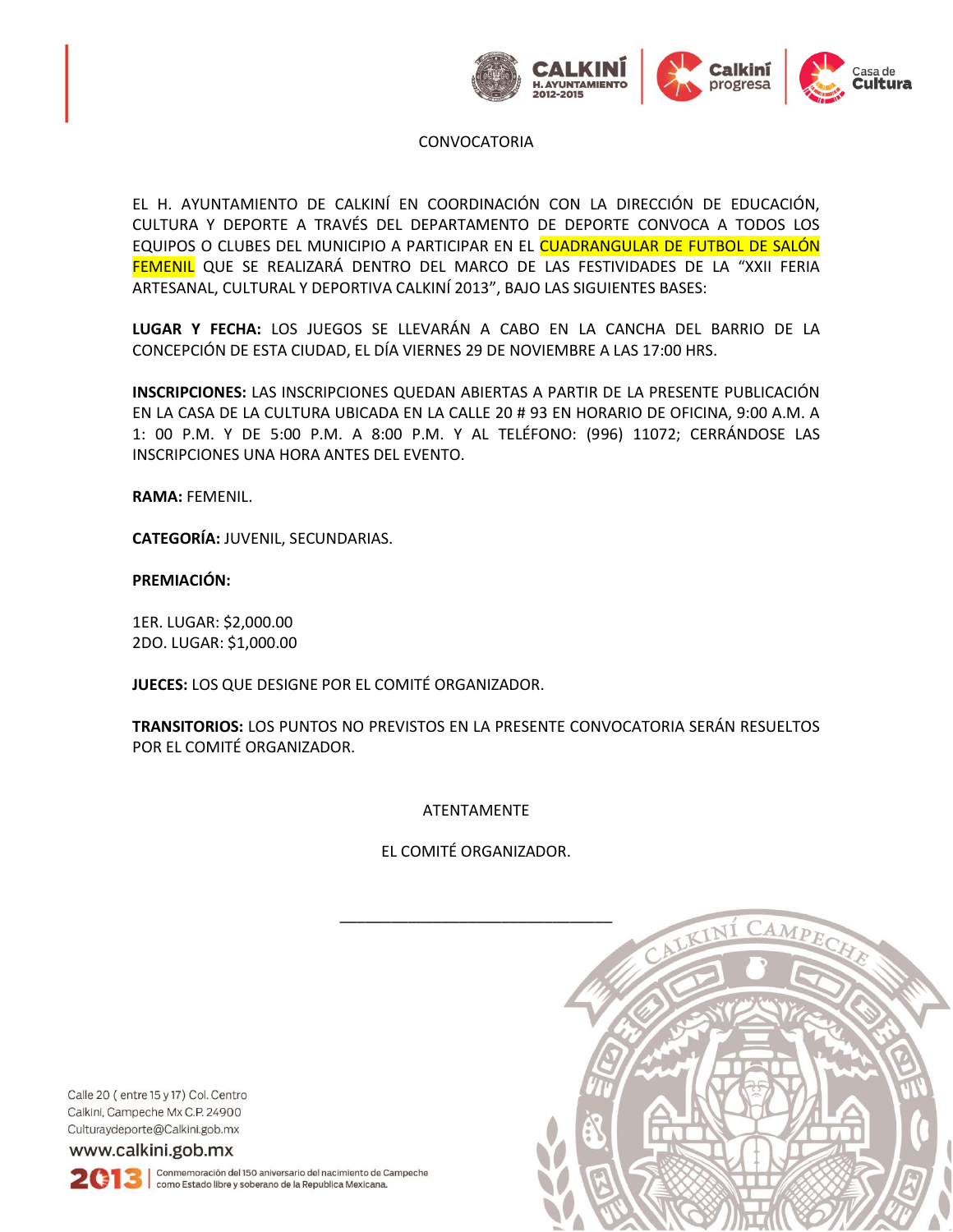

EL H. AYUNTAMIENTO DE CALKINÍ EN COORDINACIÓN CON LA DIRECCIÓN DE EDUCACIÓN, CULTURA Y DEPORTE A TRAVÉS DEL DEPARTAMENTO DE DEPORTE CONVOCA A TODOS LOS EQUIPOS O CLUBES DEL MUNICIPIO A PARTICIPAR EN EL CUADRANGULAR DE BASQUETBOL, QUE SE REALIZARÁ DENTRO DEL MARCO DE LAS FESTIVIDADES DE LA "XXII FERIA ARTESANAL, CULTURAL Y DEPORTIVA CALKINÍ 2013", BAJO LAS SIGUIENTES BASES:

**LUGAR Y FECHA:** LOS JUEGOS SE LLEVARÁN A CABO EN EL AUDITORIO MUNICIPAL EL DÍA VIERNES 29 DE NOVIEMBRE A LAS 20:00 HRS. SIENDO LA FINAL EL DÍA SÁBADO 30 DE NOVIEMBRE A LAS 20:00 HRS.

**INSCRIPCIONES:** LAS INSCRIPCIONES QUEDAN ABIERTAS A PARTIR DE LA PRESENTE PUBLICACIÓN EN LA CASA DE LA CULTURA UBICADA EN LA CALLE 20 # 93 EN HORARIO DE OFICINA, 9:00 A.M. A 1: 00 P.M. Y DE 5:00 P.M. A 8:00 P.M. Y AL TELÉFONO: (996) 11072; CERRÁNDOSE LAS INSCRIPCIONES UNA HORA ANTES DEL EVENTO.

**RAMA:** VARONIL.

**CATEGORÍA:** LIBRE.

# **PREMIACIÓN:**

1ER. LUGAR: \$2,000.00 2DO. LUGAR: \$1,000.00

**JUECES:** LOS QUE DESIGNE POR EL COMITÉ ORGANIZADOR.

**TRANSITORIOS:** LOS PUNTOS NO PREVISTOS EN LA PRESENTE CONVOCATORIA SERÁN RESUELTOS POR EL COMITÉ ORGANIZADOR.

ATENTAMENTE

EL COMITÉ ORGANIZADOR.



Calle 20 (entre 15 y 17) Col. Centro Calkini, Campeche Mx C.P. 24900 Culturaydeporte@Calkini.gob.mx

www.calkini.gob.mx

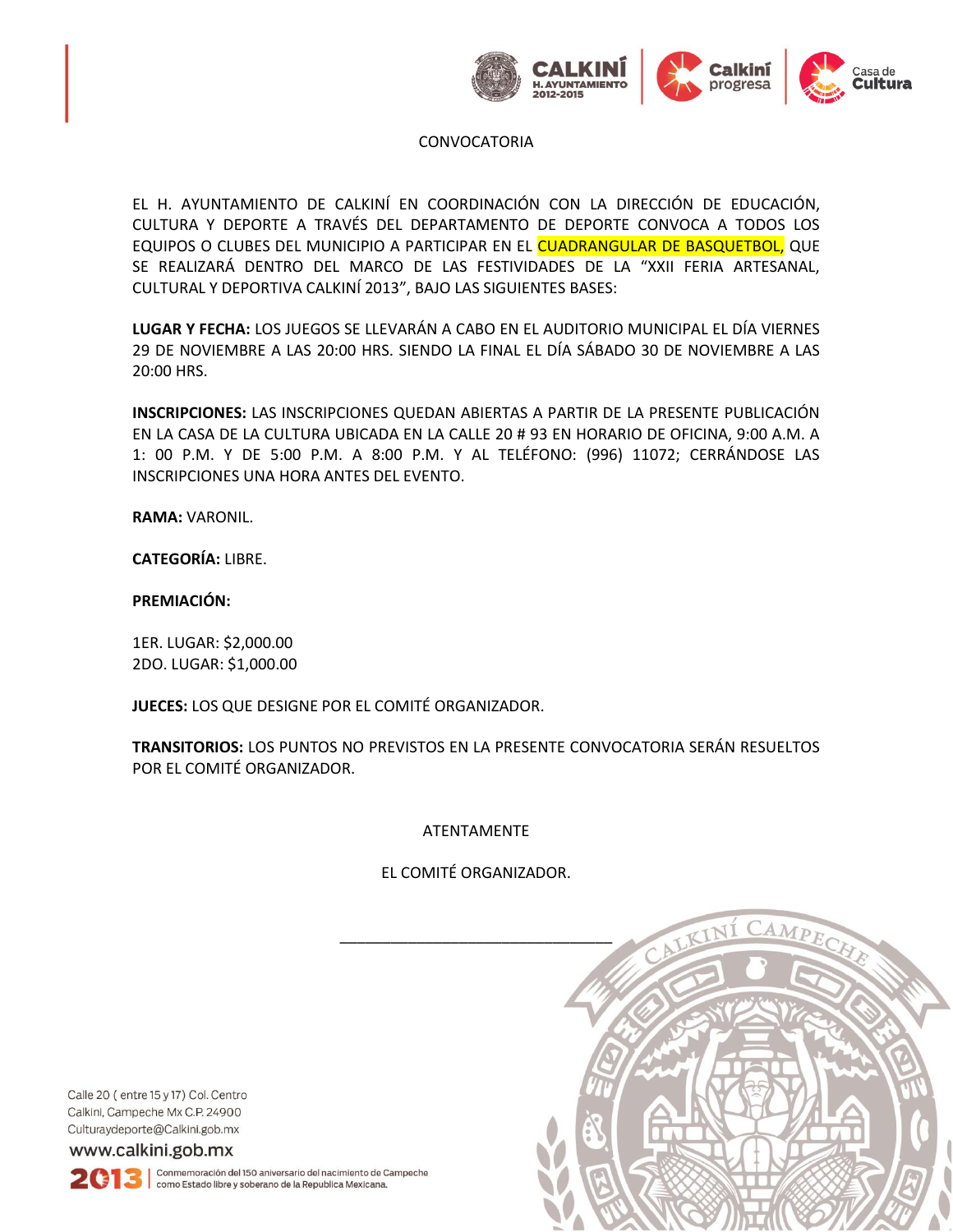

EL H. AYUNTAMIENTO DE CALKINÍ EN COORDINACIÓN CON LA DIRECCIÓN DE EDUCACIÓN, CULTURA Y DEPORTE A TRAVÉS DEL DEPARTAMENTO DE DEPORTE CONVOCA A TODOS LOS EQUIPOS O CLUBES DEL MUNICIPIO A PARTICIPAR EN EL CUADRANGULAR DE BEISBOL INFANTIL QUE SE REALIZARÁ DENTRO DEL MARCO DE LAS FESTIVIDADES DE LA "XXII FERIA ARTESANAL, CULTURAL Y DEPORTIVA CALKINÍ 2013", BAJO LAS SIGUIENTES BASES:

**LUGAR Y FECHA:** LOS JUEGOS SE LLEVARÁN A CABO EN EL CAMPO DE BEISBOL DEL VIVERO MUNICIPAL EL DÍA SÁBADO 30 DE NOVIEMBRE A PARTIR DE LAS 9:00 A.M.

**INSCRIPCIONES:** LAS INSCRIPCIONES QUEDAN ABIERTAS A PARTIR DE LA PRESENTE PUBLICACIÓN EN LA CASA DE LA CULTURA UBICADA EN LA CALLE 20 # 93 EN HORARIO DE OFICINA, 9:00 A.M. A 1: 00 P.M. Y DE 5:00 P.M. A 8:00 P.M. Y AL TELÉFONO: (996) 11072; CERRÁNDOSE LAS INSCRIPCIONES UNA HORA ANTES DEL EVENTO.

**RAMA:** VARONIL.

**CATEGORÍA:** INFANTIL, 11 Y 12 AÑOS.

**PREMIACIÓN:**

1ER. LUGAR: \$2,000.00 2DO. LUGAR: \$1,000.00

**JUECES:** LOS QUE DESIGNE POR EL COMITÉ ORGANIZADOR.

**TRANSITORIOS:** LOS PUNTOS NO PREVISTOS EN LA PRESENTE CONVOCATORIA SERÁN RESUELTOS POR EL COMITÉ ORGANIZADOR.

ATENTAMENTE

EL COMITÉ ORGANIZADOR.



Calle 20 (entre 15 y 17) Col. Centro Calkini, Campeche Mx C.P. 24900 Culturaydeporte@Calkini.gob.mx

www.calkini.gob.mx